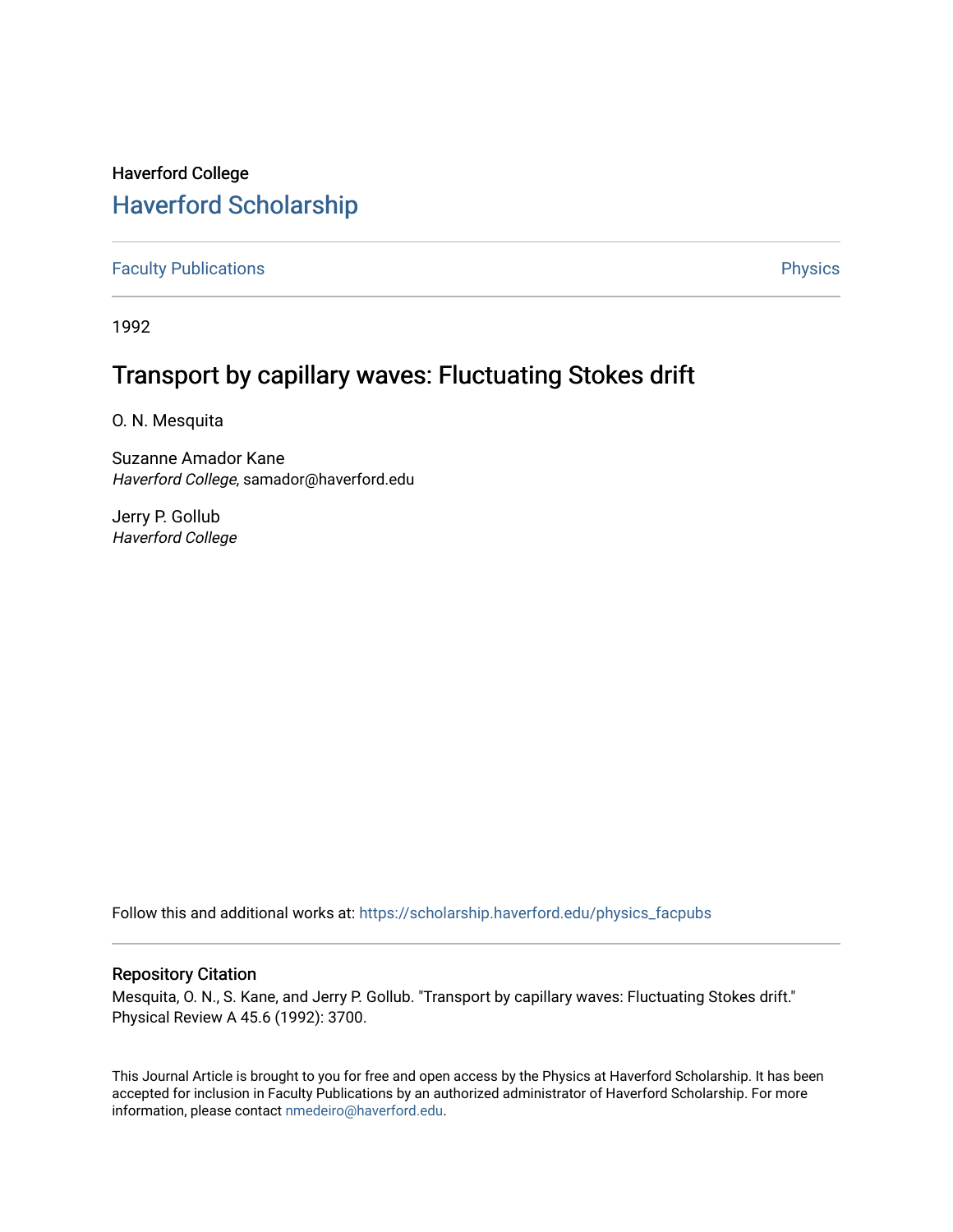### Transport by capillary waves: Fluctuating Stokes drift

O. N. Mesquita, \* S. Kane, and J. P. Gollub

Physics Department, Haverford College, Haverford, Pennsylvania 19041 and Physics Department, University of Pennsylvania, Philadelphia, Pennsylvania 19104 (Received 19 August 1991)

Measurements of dye transport by disordered capillary waves (generated by the Faraday instability) are reported as a function of the wave amplitude. The transport is diffusive, with effective diffusion coefficients that are typically at least a factor of  $10<sup>3</sup>$  larger than the molecular values. A model based on fluctuations in the Stokes drift caused by the disordered surface waves is tested and found to predict diffusion coefficients of the right order of magnitude, but roughly a factor of 3 too small. Residual correlations in the wave field are suggested to account for this discrepancy.

PACS number(s): 47.35.+i, 47.20.—<sup>k</sup>

#### I. INTRODUCTION

Many of the characteristic phenomena of nonlinear systems, including pattern formation and spatiotemporal chaos, are exhibited by parametrically forced standing waves on fluid surfaces. These waves are generated by vertical oscillation of a container partially filled with fluid. At a critical driving amplitude, a parametric instability leads to standing surface waves at half the forcing frequency.

Extensive experimental and theoretical studies have been carried out in order to understand the nonlinear been carried out in order to understand the nonlinear<br>dynamical properties of these "Faraday waves," and several reviews have appeared  $[1-3]$ . One important property is the transition from a spatially periodic and steady wave pattern to a disordered and fluctuating state as the driving amplitude is increased. The correlation length and correlation time were found to decrease sharply at this order-disorder transition [4].

Increasing attention has been given recently to the phenomena of stirring, mixing, and transport in hydrodynamic systems [5]. The problem of understanding transport by surface waves has a long history. Ramshankar et al. [6] recently examined this problem experimentally by studying the transport of passive tracers on surface waves generated by the Faraday instability, both in the ordered but weakly modulated regime and in the disordered regime. They found substantial transport and mixing in both cases, and studied the statistical properties of the motion of both individual particles and patches of dye. In the disordered regime, the transport was found to be "diffusive," in the sense that the mean-square displacement of particles or fluid elements increased linearly with time, with effective diffusion coefficients of the order of 0.1 cm<sup>2</sup>/s, roughly  $10<sup>4</sup>$  times larger than the molecular diffusion coefficient of dye molecules. The weakly modulated case, on the other hand, was found to be "superdiffusive," meaning that displacements increased faster than linearly with time. Aranson et  $al$ . [7] have recently attempted to describe the transport in this regime qualitatively, by constructing a model of chaotic advection based on two orthogonal wave trains that are modulated

in space and time. Though no quantitative comparison with experiment has been made, these authors did note a superdiffusive regime for certain choices of the modulation parameters.

In this paper we compare the measured transport coefficients in the disordered regime with a quantitative model of dispersion. The model, originally proposed by Herterich and Hasselmann [8] in the context of oceanwave transport, is based on an analysis of the fluctuating Stokes-drift current, a small net transport that is quadratic in the wave amplitude. The Stokes drift should be a fluctuating quantity in a disordered wave field, and these fluctuations should lead to transport and dispersion of tracers. The model does not have adjustable parameters and provides absolute predictions, provided that the spatial power spectrum of the wave field and the meansquare wave amplitude are known. We find that the model predicts effective diffusion coefficients that are of the right order of magnitude, but somewhat smaller than the observed values. Possible reasons for the difference, which decreases as the waves become more disordered, are discussed at the end of the paper.

#### II. FLUCTUATING STOKES DRIFT MODEL OF TRANSPORT

Because particle trajectories are not quite closed for traveling waves, a net time-averaged drift current in the direction of propagation of the waves (quadratic in the wave amplitude) is experienced by fluid elements or tracer particles that follow them. For sinusoidal traveling surface waves in the xy plane, the Stokes drift velocity  $\mathbf{u}_s$  is given by [9]

$$
\mathbf{u}_S(z) = 2\mathbf{k}\omega \langle h^2 \rangle e^{2kz} \,, \tag{1}
$$

where k,  $\omega$ , and  $\langle h^2 \rangle$  are the wave vector, angular frequency, and mean-square surface displacement of the wave, respectively. Here z is the vertical coordinate measured from the mean free surface and is negative below the surface. Equation (l) is valid in the deep-water limit, where the depth of the fluid is much greater than the wavelength of the surface waves.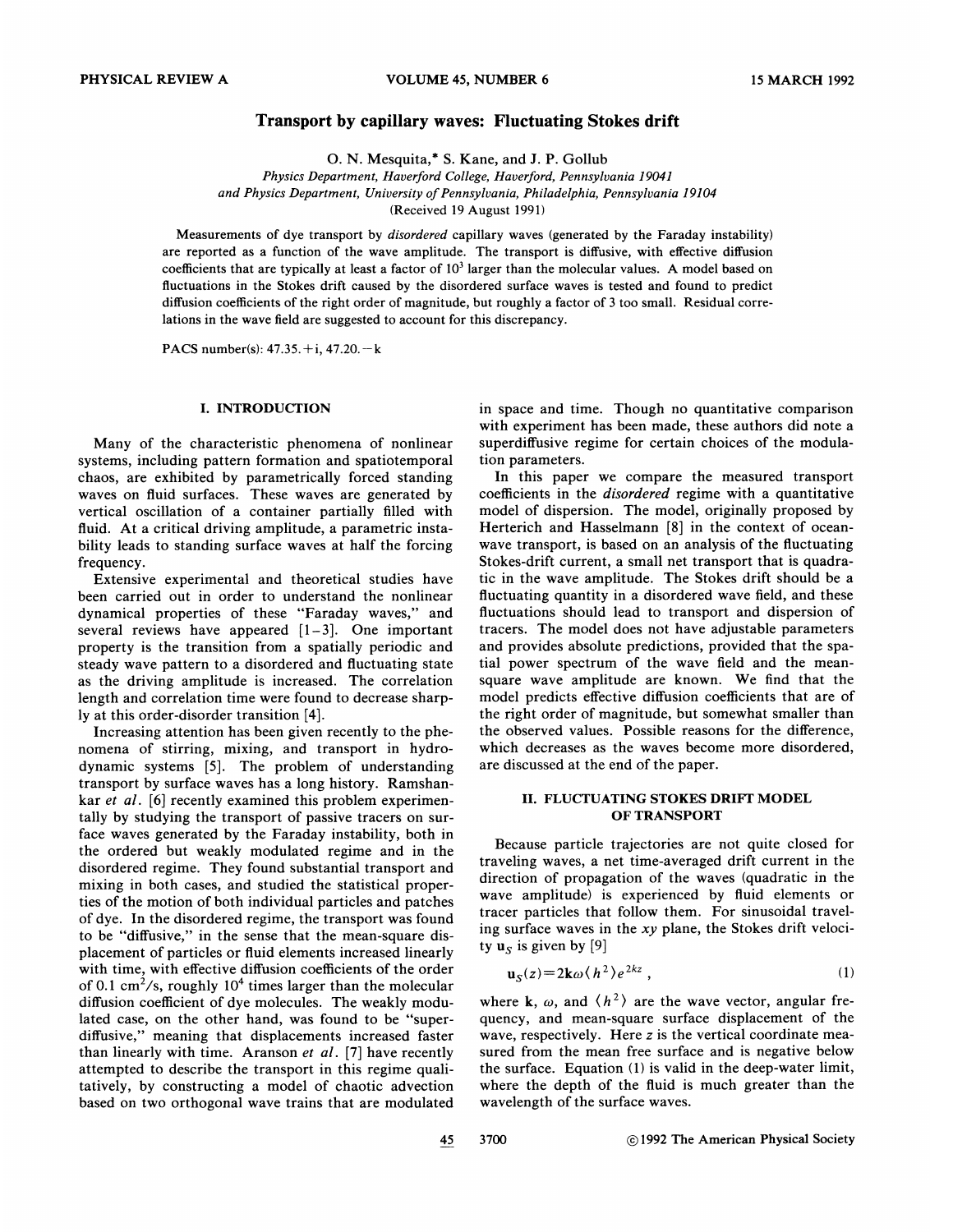In the case of standing waves composed of two oppositely directed waves with equal amplitudes, the net Stokes-drift velocity will vanish. Therefore, for pure standing waves no transport of particles would be expected (other than that caused by molecular diffusion). However, in a disordered wave field the local drift velocities induced by the various fluctuating wave components will not sum to zero at each instant; the resulting irregular fluctuations in the local Stokes drift will cause a fluid or tracer particle to follow a path resembling a random walk. Though such a model seems possibly appropriate for surface waves generated by the Faraday instability in the disordered regime, a quantitative test is needed.

To obtain a quantitative theoretical prediction, we apply the method proposed by Herterich and Hasselmann [8]. For a random-wave field the ensemble-averaged Stokes drift is given by

$$
\langle \mathbf{u}_S(z) \rangle = 2 \int F(\mathbf{k}) \omega \mathbf{k} e^{2kz} d^2k \quad , \tag{2}
$$

where the two-dimensional wave spectrum  $F(k)$  is normalized to the mean-square surface displacement

$$
\int F(\mathbf{k})d^2k = \langle h^2 \rangle \tag{3}
$$

From the theory of Brownian motion, a particle whose velocity components  $u_i(t)$  ( $i = 1,2$ ) undergo statistically stationary fluctuations generally follows a random walk in each coordinate, such that

$$
\left\langle (x_i - \langle x_i \rangle)(x_j - \langle x_j \rangle) \right\rangle = 2D_{ij}t \tag{4}
$$

where the diffusivity tensor  $D_{ij}$  is given by the time integral of the correlation function of the velocity fluctuations  $\delta u_i = u_i - \langle u_i \rangle$ :

$$
D_{ij} = \frac{1}{2} \int_{-\infty}^{\infty} \langle \delta u_i(t+\tau) \delta u_j(t) \rangle d\tau . \tag{5}
$$

To determine the velocities, Herterich and Hasselmann began with a linear approximation of the random-wave field as a superposition of an ensemble of statistically independent, normally distributed gravity-wave components. The nonlinear wave field was then constructed by a perturbation expansion with respect to these wave amplitudes, an approach that is well established in the wave literature. Their method can be applied directly to capillary waves by substituting the corresponding dispersion relation in their computation. This leads by straightforward methods to the following expression for the diffusion tensor for surface transport in terms of the wave-vector spectrum  $F(k, \theta)$  expressed in circular coordinates:

$$
\begin{bmatrix} D_{xx} & D_{xy} \\ D_{yx} & D_{yy} \end{bmatrix} = \left( \frac{\pi}{6} \right) \left( \frac{T}{\rho} \right)^{1/2} (h^2)^2 \vec{Q} , \qquad (6)
$$

where the integral  $\vec{Q}$  involves the wave-number spectrum and is given by

$$
\vec{Q} = \frac{\int \int \int dk \, d\theta_1 d\theta_2 k^{6.5} F(k, \theta_1) F(k, \theta_2) [1 + \cos(\theta_2 - \theta_1)]^2 \vec{M}}{\left[\int \int dk \, d\theta \, dF(k, \theta)\right]^2} , \qquad (7)
$$

and the matrix  $\tilde{M}$  contains angular factors that are different for the four components  $D_{ij}$  of the effective-diffusion matrix

$$
\vec{M} = \begin{bmatrix} (\cos\theta_1 + \cos\theta_2)^2 & (\sin\theta_1 + \sin\theta_2)(\cos\theta_1 + \cos\theta_2) \\ (\sin\theta_1 + \sin\theta_2)(\cos\theta_1 + \cos\theta_2) & (\sin\theta_1 + \sin\theta_2)^2 \end{bmatrix}.
$$
\n(8)

In Eq. (6), T is the surface tension and  $\rho$  the density of the fluid. Since the Stokes-drift velocity decays exponentially with depth, this estimate is valid only in a thin surface layer. Note that if  $F(k, \theta)$  is fixed, the diffusion tensor is predicted to be proportional to  $\langle h^2 \rangle^2$ , so that it is highly nonlinear in the rms wave amplitude.

It is instructive to make an order-of-magnitude estimate for  $D_{ij}$  as predicted by the fluctuating Stokes-drift model by first assuming that the spectrum of the surface displacements is isotropic, i.e.,  $F(k, \theta) = F(k)$ , and that it consists of a narrow peak (with linewidth  $\Delta k$ ) centered around  $k_0$ . In addition, we assume a rectangular line shape such that

$$
F(k) = \frac{\langle h^2 \rangle}{2\pi k_0 \Delta k} \tag{9}
$$

over a bandwidth  $\Delta k$ , so that Eq. (3) is satisfied. Using this  $F(k)$  in Eq. (7), one finds that the off-diagonal diffusion coefficients  $D_{xy}$  and  $D_{yx}$  vanish, while the diagonal terms turn out to be

$$
D_{xx} = D_{yy} = \frac{5\pi}{12} \left[ \frac{T}{\rho} \right]^{1/2} \frac{k_0^{4.5}}{\Delta k} (\langle h^2 \rangle)^2 . \tag{10}
$$

From the sample calculation above we see that the diffusion coefficient depends strongly on the wave amplitude, but not so strongly on the linewidth of the spectrum of surface displacements. For an order-of-magnitude estimate, we use parameters appropriate for the air-water surface at 25 °C:  $T=73 \text{ dyn/cm}$ ;  $\rho=1.0 \text{ g/cm}^3$ ;  $k_0=24$ cm<sup>-1</sup> (for waves oscillating at 160 Hz);  $\langle h^2 \rangle \approx 10^{-4}$  cm<sup>2</sup>; and  $\Delta k / k \approx 0.3$ . We obtain from Eq. (10) an estimate for the effective diffusivity of 0.3  $\text{cm}^2/\text{s}$ , which comes close to the experimental values.

For a quantitative test of the theory, we measure both  $F(k, \theta)$  and  $\langle h^2 \rangle$  to obtain a "calculated" diffusion coefficient  $D_c$  (anticipating that it will turn out to be nearly isotropic), using Eqs.  $(6)-(8)$ . It is not a strictly theoretical quantity because it depends on the measured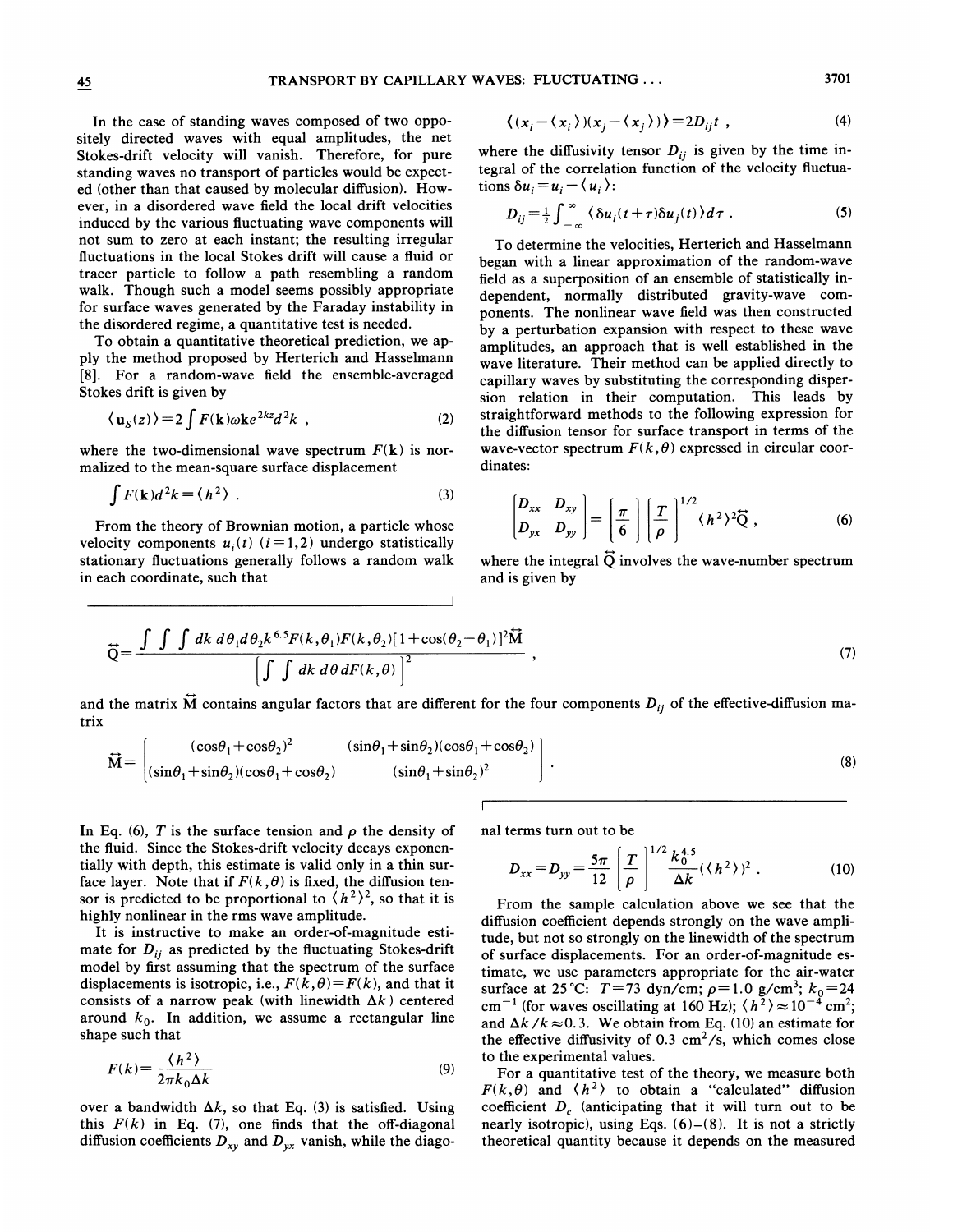spectral distribution. We also measure the diffusion coefficient  $D_m$  of the spreading dye as a function of driving amplitude, and then compare  $D_c$  with the measured value  $D_m$ .

#### III. EXPERIMENTAL MEASUREMENTS

All the experiments to be described are conducted in a square Plexiglas cell of dimensions  $8 \times 8 \times 2$  cm, partially filled to a depth of 1.5 cm with deionized water. The cell is mounted on a precision electromagnetic shaker driven by a frequency synthesizer and power amplifier, as described in Ref. [6]. Excitation amplitudes larger than a critical value  $A_c$  at an excitation frequency of 320 Hz yield waves oscillating at  $f_0 = 160$  Hz with a wavelength of 2.6 mm. For a dimensionless driving amplitude  $\epsilon \equiv (A - A_c)/A_c > 0.35$ , the pattern is sufficiently disordered that diffusive transport is found [6] (though it is not isotropic at a given instant), and the present measurements are confined to this regime.

In the following sections, we describe the methods used to measure the spatial power spectra and the wave amplitude. Both are needed to determine whether a model based on a fluctuating Stokes drift can account for the dye transport by disordered capillary waves.

#### A. Spatial power spectra of the surface displacements

We use shadowgraphs for visualization and to estimate the spatial power spectrum semiquantitatively. A collimated beam of light traverses the fluid surface, and is incident on a diffusely scattering Mylar sheet fastened to the top of the cell. A two-dimensional pattern of bright spots is observed on the Mylar sheet due to focusing of the light by the waves. Images are recorded on videotape for analysis. In Fig. <sup>1</sup> we show an example of a shadowgraph for  $\epsilon = 0.50$ , where the waves are partially disordered.

For small  $\epsilon$  the patterns have square symmetry, and



FIG. 1. Shadowgraph of the capillary-wave field at a dimensionless driving amplitude  $\epsilon \equiv (A - A_c)/A_c = 0.50$ , where the pattern is partially disordered.

the surface-deformation field (relative to orthogonal axes that may not be well aligned with the container boundaries) is [2,10]

$$
h(xy) = A [\cos(k_0 x) + \cos(k_0 y)].
$$
 (11)

The two-dimensional power spectrum of  $h(x, y)$  has peaks at  $(k_x, k_y) = (k_0, 0)$  and  $(0, k_0)$ . However, imaging nonlinearities cause the observed intensity distribution to be more complicated, but has been computed by Milner [11]:

$$
I(x,y) = b[\cos^{2}(k_{0}x) + \cos^{2}(k_{0}y)] + c[\cos(k_{0}x)\cos(k_{0}y)] + d[\cos^{4}(k_{0}x) + \cos^{4}(k_{0}y)] + \cdots,
$$
 (12)

where  $b$ ,  $c$ , and  $d$  are constants which depend on system parameters (wave number, wave amplitude, refractive index, and distance to the screen). The spectral content specified by Eq. (12) can be seen in the experimental power spectra of  $I(x,y)$ , an example of which is plotted in Fig. 2 using a logarithmic grey scale. The measured spectra are closely related to those of  $h^2(x,y)$ . To obtain the spectra of  $h(x, y)$ , the peaks at 45° are first eliminated by using data from a narrow ring, typically 11 pixels wide, that includes the "on-axis" peaks, which are the ones of interest. In addition, they must be shifted from  $2k_0$  to  $k_0$ , and the square roots of the measured spectra [12] are then used as a better approximation for those of  $h(x, y)$ . (It is, of course, also necessary to convert from the pixel units of the acquired images to the actual dimensional units. The dominant wave number is  $k_0 = 23.8$ cm<sup>-1</sup> at  $f_0$  = 160 Hz.)

It is instructive to examine the resulting angular part of  $F(k, \theta)$ ,

$$
S(\theta) = \int_{k_0 - \Delta k}^{k_0 + \Delta k} k F(k, \theta) dk ,
$$

which is shown in Fig. 3 for the pattern of Fig. 1. The components of  $\widetilde{Q}$  decrease slightly with increasing  $\epsilon$ , as a result of changes in the wave-number spectrum. However, the variation is only about 30% over the range  $0.35 < \epsilon < 1.57$ . We find that  $Q_{xx} \approx Q_{yy} \equiv Q$  and



FIG. 2. Spatial power spectrum of the optical-intensity field corresponding to Fig. 1, shown on a logarithmic grey scale. The peaks at 45° are due to an imaging nonlinearity and are removed in the process of estimating the spectrum of  $h(x, y)$ . The axial peaks correspond to the structure represented by Eq. (11), but are broadened.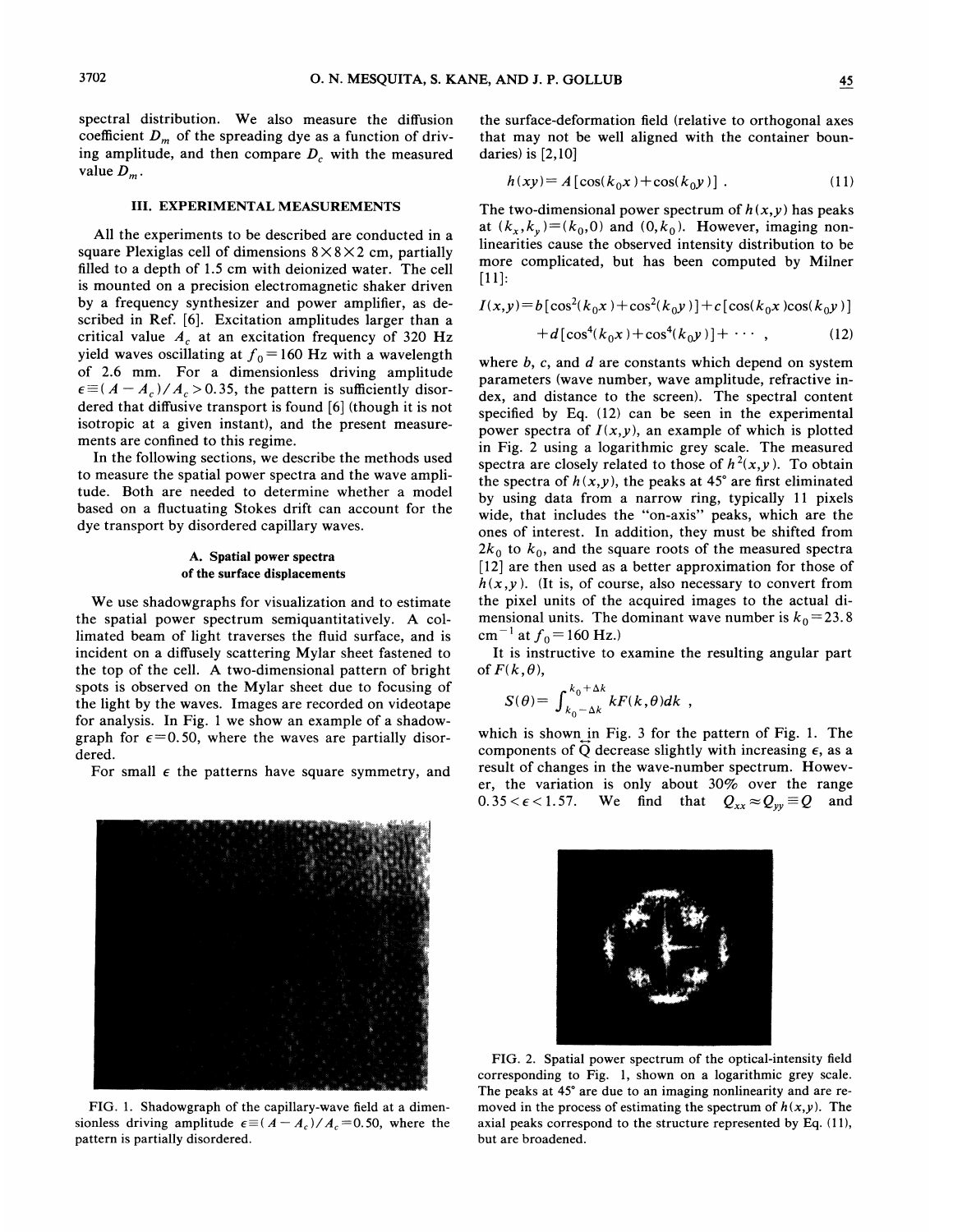

FIG. 3. Angular part  $S(\theta)$  of the spatial power spectrum corresponding to the pattern of Fig. 1.

 $Q_{xy} = Q_{yx} \approx Q_{xx}$  /10. The results indicate that we can describe this diffusion process (for disordered waves) reasonably well by a single diffusion coefficient.

It is difficult to make a quantitative estimate of the uncertainty in Q. However, various tests lead us to the conclusion that the overall error should not be larger than about 40%.

#### B. Wave amplitudes

To measure the amplitude of the surface waves, we use a laser-beam-defiection technique [13] as illustrated in Fig. 4. A laser beam incident normally on the surface is refracted by the deformed interface. The deflected beam is detected by a position-sensing photodiode (Quantrad PS-200-2) above the cell. Its two output voltages  $V_i(t)$ are proportional to the displacements  $L_i(t)$  of the beam along the  $x$  and  $y$  directions, i.e.,

$$
V_i(t) = CL_i(t) \tag{13}
$$

The relation between the beam displacement and the



FIG. 4. Geometry of the method used to obtain the meansquare deformation  $\langle h^2 \rangle$ . The xz plane is shown.

wave amplitude depends on the particular wave form. In the disordered-wave regime, we approximate the surface waves as sinusoidal waves with wave number  $k_0$ , angular frequency  $\omega_0$ , and slow fluctuating amplitudes and phases:

$$
h(x,y,t) = A_{x+}(t)\cos[\omega_0 t + kx + \varphi_+(t)]
$$
  
+ 
$$
A_{x-}(t)\cos[\omega_0 t - kx + \varphi_-(t)]
$$
  
+ 
$$
A_{y+}(t)\cos[\omega_0 t + ky + \theta_+(t)]
$$
  
+ 
$$
A_{y-}(t)\cos[\omega_0 t - ky + \theta_-(t)].
$$
 (14)

From the geometry in Fig. 4, the displacements may be obtained as follows:

$$
\tan \theta_x = \frac{\partial h(x, y, t)}{\partial x},
$$
  
\n
$$
n \sin \theta_x = \sin \theta_{rx},
$$
  
\n
$$
L_x = d \tan(\theta_{rx} - \theta_x),
$$
\n(15)

where  $\theta_x$  is the angle between the laser beam and the normal component to the wave surface in the zx plane,  $\theta_{rx}$  is the corresponding angle of refraction,  $n$  is the index of refraction of the fluid,  $L_x$  is the x displacement of the beam, and d is the distance from the mean free surface to the position-sensing photodiode. For small deflection angles, and under the assumption that the amplitude and phase fluctuations are uncorrelated, the mean-square wave amplitude is given by

$$
\langle h^2 \rangle = \frac{2 \langle V_x^2(t) \rangle}{C^2 d^2 (n-1)^2 k_0^2} \ . \tag{16}
$$



FIG. 5. Measured wave amplitude  $h_{\text{rms}}$  (in units of the wave length) as a function of the dimensionless driving amplitude. The variation is well approximated by a power law with exponent  $0.51 \pm 0.02$ .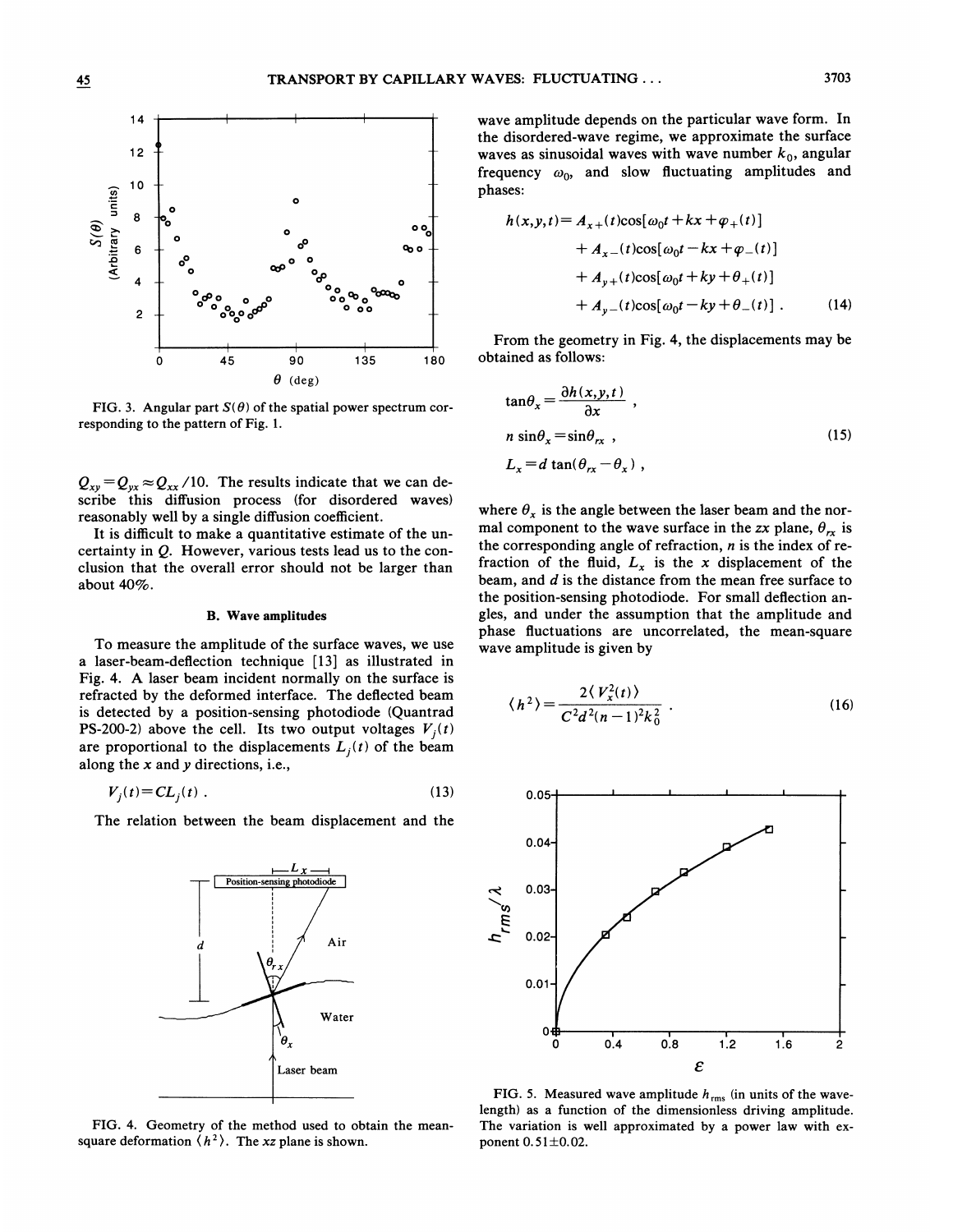For large wave amplitudes the small-angle approximation is inadequate, and in that case a numerical calibration is employed to obtain  $\langle h^2 \rangle$  from the measured values of  $\langle v_x^2 \rangle$  and  $\langle v_y^2 \rangle$ .

We determine  $\langle V_x^2 \rangle$  and  $\langle V_y^2 \rangle$  using a signal analyzer (HP-3561A). A bandwidth sufficiently large to contain the entire spectral peak is employed to eliminate the need to integrate the spectrum. Even at the highest driving amplitude, harmonics are negligibly sma11. We find that  $\langle V_x^2 \rangle = \langle V_y^2 \rangle$ , and that they are independent of the horizontal position of the laser at the surface, so that the random-phase assumption is adequate.

The measured wave amplitude (in units of the wavelength) is displayed as a function of the dimensionless



K" '

FIG. 6. Fluorescein-dye patch dispersal for  $\epsilon$ =0.90. These optical-intensity distributions were obtained 2 and 4 s after the dye was introduced onto the surface.

driving amplitude  $\epsilon$  in Fig. 5. The results are well described by the expression

$$
\frac{h_{\rm rms}}{\lambda} = A \, \epsilon^{\beta} \,, \tag{17}
$$

with  $A = 0.035 \pm 0.001$  and  $\beta = 0.51 \pm 0.02$ .

### IV. COMPARISON BETWEEN THEORY AND EXPERIMENT

The vanishing of the off-diagonal components of the angular integral  $Q_{ii}$  and the approximate equality of the diagonal terms imply that the calculated diffusion coefficient given by Eq.  $(6)$  can be written more simply as

$$
D_c = (\pi/6)(T/\rho)^{0.5} (h^2)^2 Q \t . \t (18)
$$

Since  $\langle h^2 \rangle^2$  varies approximately as  $\epsilon^2$ , and Q depends relatively weakly on  $\epsilon$ ,  $D_c$  varies roughly as  $\epsilon^2$ .

In order to measure the effective-diffusion coefficient for comparison with the model, we we study the dispersion of a fluorescent dye. A small amount of fluorescein powder is placed at one point on the surface and is illuminated with ultraviolet light. The intensity of the fluorescent light is proportional to the local dye concentration. An example of the time evolution of the lightintensity field is shown in Fig. 6. By measuring the evolution of the intensity distribution, the experimental effective-transport coefficient  $D_m$  can be quantitatively determined. The method has been thoroughly discussed by Ramshankar and Gollub [6].

In Fig. 7 the "calculated" and measured values  $D_c$  and  $D_m$  are displayed as a function of the normalized wave amplitude. (We use quotes around the word "calculated" because measurements of spatial power spectra are required for these estimates.) The measured transport is



FIG. 7. Test of the fluctuating Stokes-drift model of capillary-wave transport: measured and calculated effectivediffusion coefficients ( $D_m$ , circles;  $D_c$ , squares) as a function of the nondimensional wave amplitude.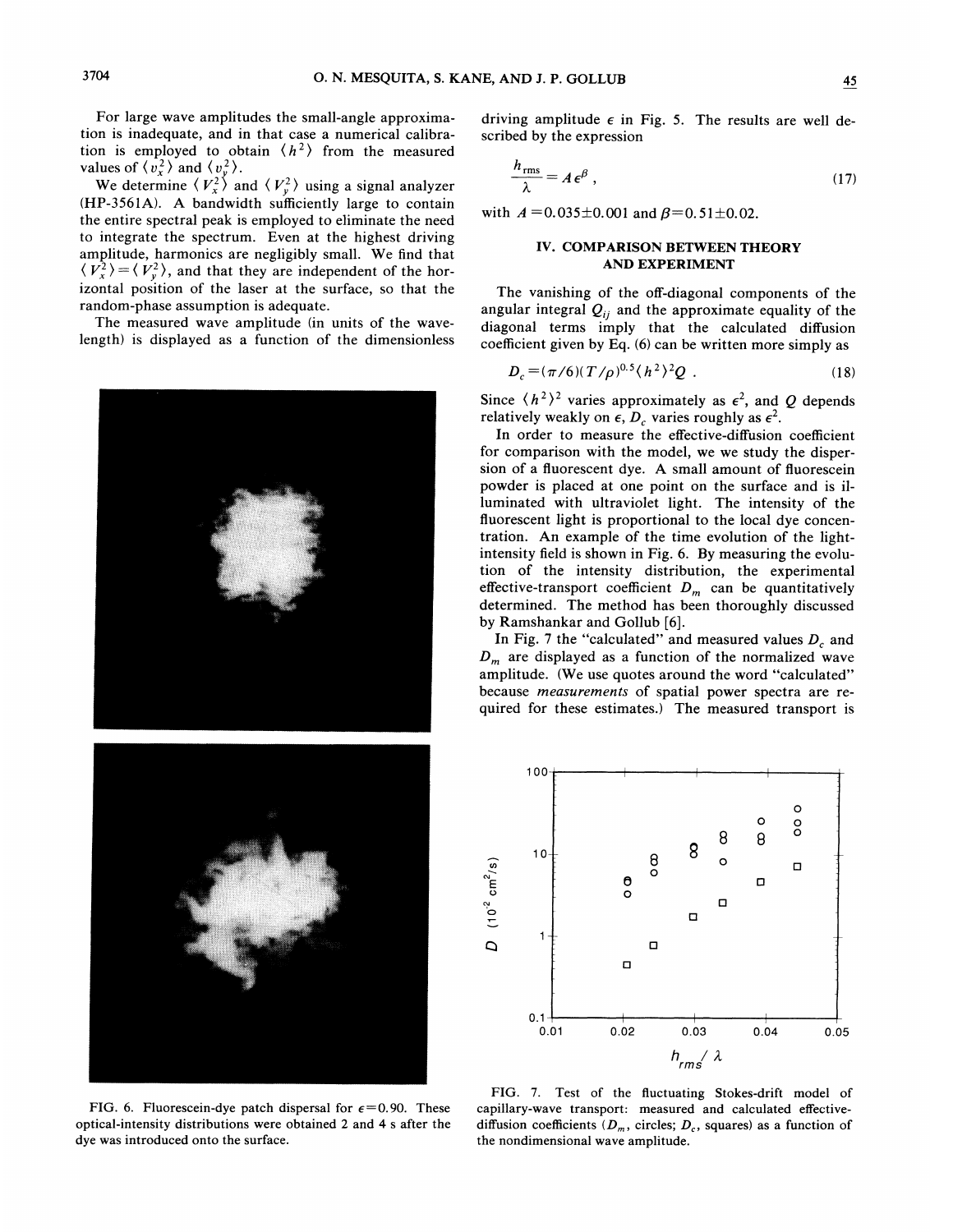somewhat faster than the model would lead one to expect, but the discrepancy declines with increasing  $\epsilon$ . At the upper end of the investigated range, the measured transport is about a factor of 3 faster than the "calculated" values.

The fluctuating Stokes-drift model thus gives a sufficient mechanism to account for the existence of substantial transport. The excess transport may be a result of one or more of the following: (a) The waves are more strongly spatially correlated than the model assumes; (b) approximations in measuring  $\langle h^2 \rangle$  or Q are inadequate; or (c) there is, in addition, some other mechanism of transport, such as large-scale flows induced by the lateral boundaries. (We believe that such large-scale flows are unimportant here, but is is difficult to provide clear proof.)

Since the calculated diffusion coefficients vary with the fourth power of the root-mean-square amplitude  $h_{\text{rms}}$ , an

'Permanent address: Departamento de Fisica, Universidade Federal de Minas Gerais, Belo Horizonte, MG 31270, Brazil.

- [1] J. Miles and D. Henderson, Annu. Rev. Fluid Mech. 22, 143 (1990).
- [2] J. P. Gollub and R. Ramshankar, in New Perspectives in Turbulence, edited by S. Orszag and L. Sirovich (Springer-Verlag, Berlin 1991).
- [3] J. P. Gollub, Physica D 51, 501 (1991).
- [4] N. B. Tufillaro, R. Ramshankar, and J. P. Gollub, Phys. Rev. Lett. 62, 422 (1989).
- [5] For example, see Proceedings of the Conference on the Fluid Mechanics of Stirring and Mixing, edited by H. Aref [Phys. Fluids A 3, 723 (1991)].
- [6] R. Ramshankar, D. Berlin, and J. P. Gollub, Phys. Fluids A 2, 1955 (1990); R. Ramshankar and J. P. Gollub, ibid. 3, 1344 (1991).

error of only 40% in the latter could account for the entire difference between  $D_c$  and  $D_m$ . Therefore, we are inclined to regard the fluctuating Stokes-drift model as basically adequate to describe transport for disordered waves at large  $\epsilon$ . The case of small  $\epsilon$ , where the waves are ordered but modulated, remains to be understood quantitatively.

#### ACKNOWLEDGMENTS

This work has been supported by National Science Foundation Grant No. DMR-8901869 and by the University Research Initiative program under Contract No. DARPA/ONR N00013-85-K-0759. We acknowledge T. Davis for experimental assistance. O.N.M. acknowledges partial support from the Brazilian Agency Conselho Nacional de Desenvolvimento Cientifico e Tecnologico (CNPq).

- [7] I. S. Aranson, A. B. Ezersky, M. I. Rabinovich, and L. Sh. Tsimring, Phys. Lett. 153A, 211 (1991).
- [8] K. Herterich and K. Hasselmann, J. Phys. Oceanog. 12, 704 (1982).
- [9] J. Lighthill, Waves in Fluids (Cambridge University Press, Cambridge, England, 1979).
- [10] S. T. Milner, J. Fluid Mech. 225, 81 (1991).
- [11] S. T. Milner (private communication).
- [12] For Gaussian line shapes, the square root of the measured intensity spectrum gives the spectrum of  $h(x, y)$ . However, the final results for  $D_c$  are not sensitive to whether or not this operation is performed (the difference is about  $20\%$ ), provided that the normalization given by Eq. (3) is maintained.
- [13] For example, see J. P. Gollub and C. W. Meyer, Physica D 6, 337 (1983).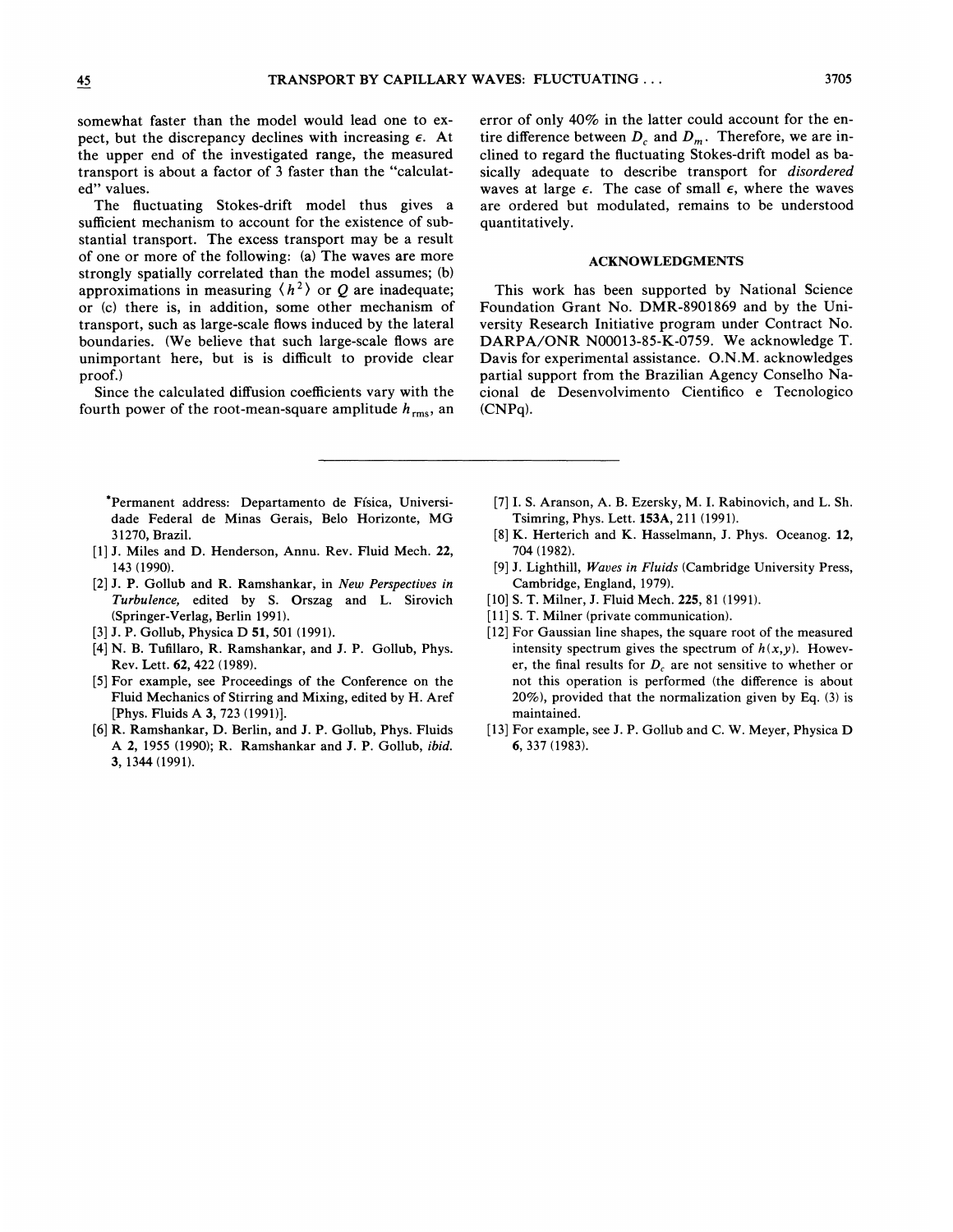

FIG. 1. Shadowgraph of the capillary-wave field at a dimensionless driving amplitude  $\epsilon \equiv (A - A_c)/A_c = 0.50$ , where the pattern is partially disordered.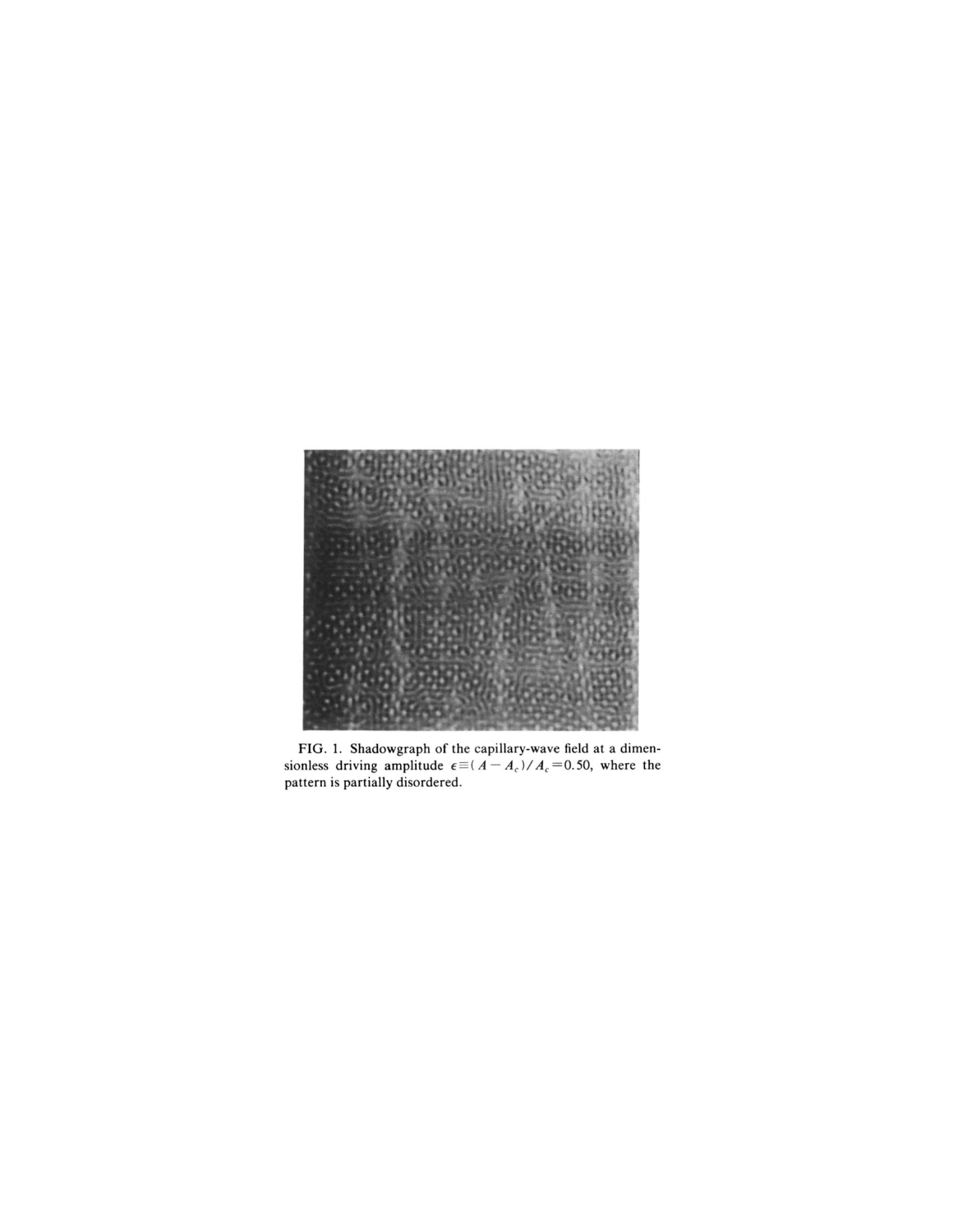

FIG. 2. Spatial power spectrum of the optical-intensity field corresponding to Fig. 1, shown on a logarithmic grey scale. The peaks at 45° are due to an imaging nonlinearity and are removed in the process of estimating the spectrum of  $h(x, y)$ . The axial peaks correspond to the structure represented by Eq. (11), but are broadened.